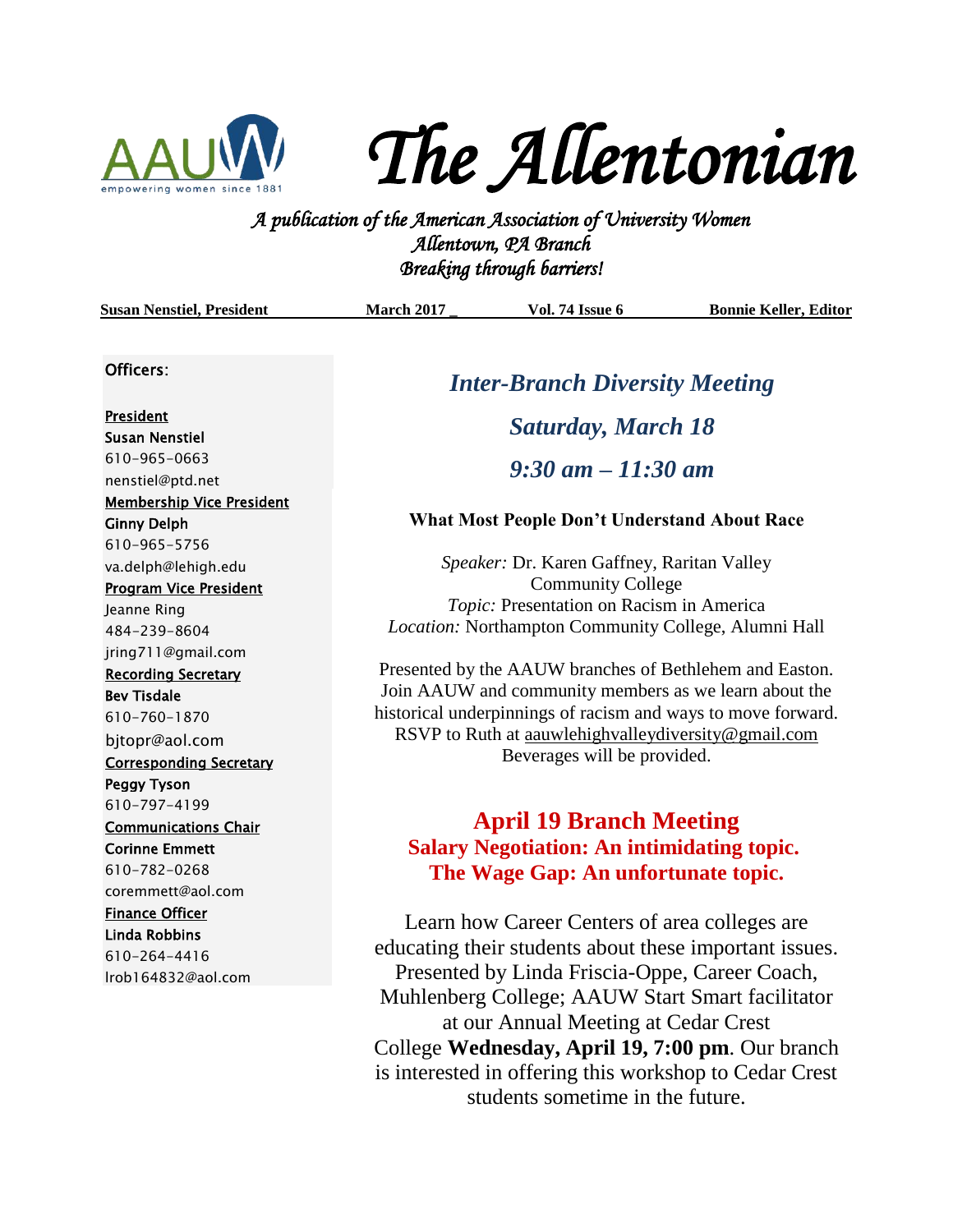# *President's Message*

March is Women's History Month. This year's theme is "Trailblazing Women in Labor and Business." The National Women's History Project announced its honorees for 2017. Lilly Ledbetter is being honored for her fight for equal pay. Of course, Lilly's name is familiar to us in AAUW as we worked with her in her fight. Eight years ago, the Fair Pay Act was the first bill President Obama signed as President. Eight years ago, we celebrated and today we are concerned about equal pay and other rights being overturned.

The momentum is growing since the March on January 21st. People are empowered to contact Members of Congress and the Senate to express their displeasure. AAUW is working hard both at the Federal and State level to ensure the rights of all women and girls. We are a non-partisan organization whose advocacy is set forth by our Public Policy Program which we as members approve. Our Government Relations Department has developed a 12-step plan to work with the new administration and Congress. Please refer to the most recent issue of Outlook (pages 7-9) to read about the plan.

What does all this mean for us who are most likely retired? Although equal pay or reproductive freedom may not be a priority for us at this age, we need to work to ensure that our daughters and granddaughters do not have to fight like we did. It's important for us to tell our children what it was like… having to quit working when you had a child, getting paid less than men, not being able to have credit on your own…. The list goes on.

AAUW values are nonnegotiable. We believe in fairness, and equality, inclusivity and opportunity.

Our April meeting will feature a preview of \$tart \$mart, the program offered by AAUW to educate college seniors about the art of negotiation and other work related issues. Linda Friscia-Oppe is a trainer for the program and will

enlighten us about the program. You are most likely asking yourself, "why are we having such a program?" We hope that Cedar Crest students and staff will join us and get excited about the work of AAUW. The board is hopeful that if there is enough interest on CCC campus, we can offer the program to



the students.

I hope to see you at the Interbranch Diversity Program on March 18. If anyone would like to go and needs a ride, please call me at 610-965-0663 or email me at Nenstiel@ptd.net.

Happy Women's History Month! Let's celebrate the gifts of women by becoming active in support of the issues we believe in.

Together "WE CAN DO IT!"

### *Susan*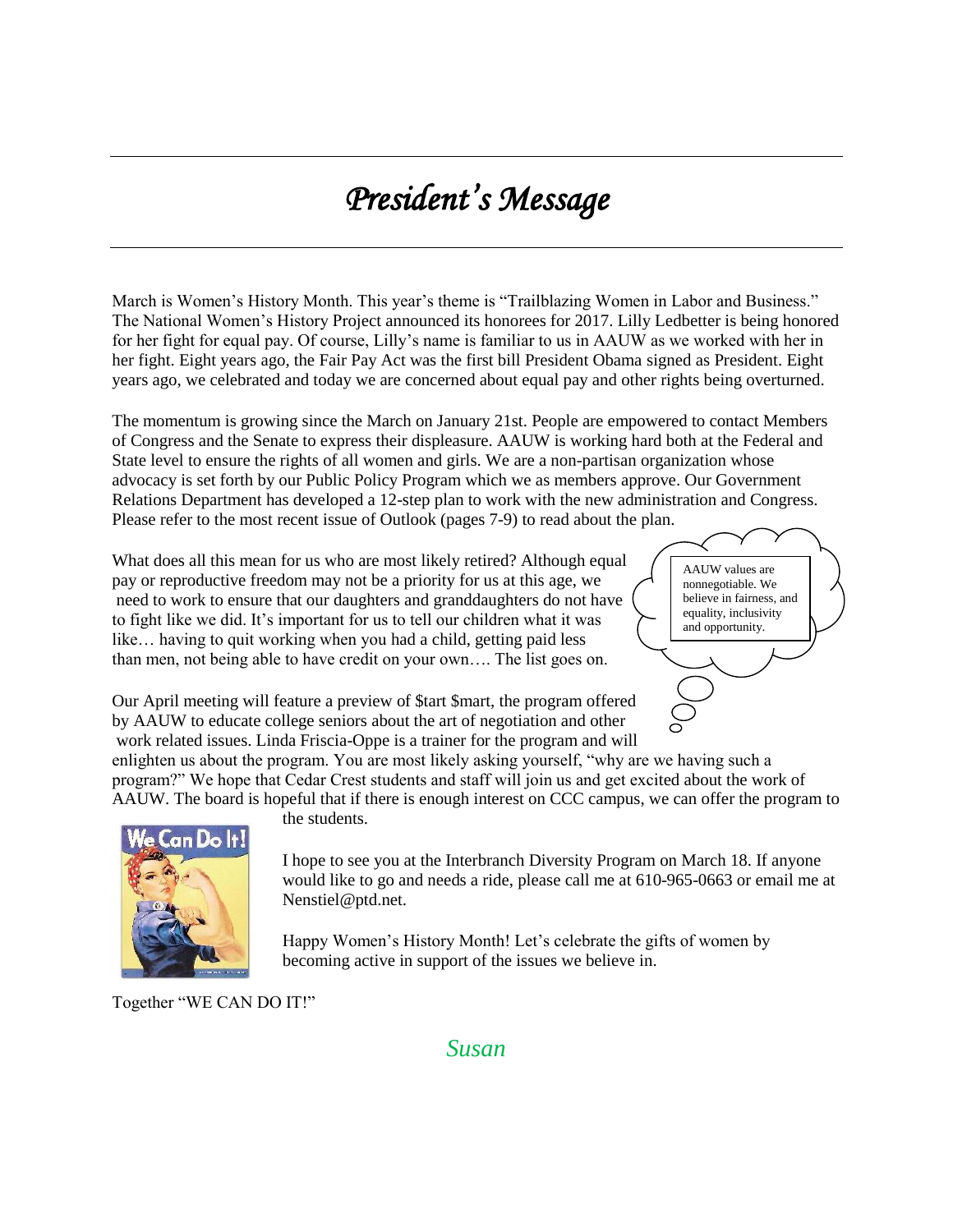## *Save the Date-State Convention*

**AAUW-PA 88th Annual Meeting: April 21-23, 2017**

York Heritage Hills Golf Resort, 2700 Mount Rose Avenue, York, PA 17402 (877) 404-1845, [http://www.heritagehillsresort.com/](https://www.heritagehillsresort.com/)

> **Heritage: Diversity is Our Strength** Registration information will be provided shortly

## *Turning Point of Lehigh Valley – AAUW Donations Are Requested*

Turning Point of the Lehigh Valley is a safe place where victims of abuse and their children can find refuge and services. Over 5,000 women and children from Lehigh and Northampton counties are helped each year. Turning Point's Mission is three fold:

- Work toward the elimination of domestic violence
- Increase community awareness of the problem
- Empower victims by providing shelter and support services.

Donated items are always needed by the residents at the shelter and for those who are trying to establish violence-free homes. They provide a ray of hope to the victims, showing that others care. Our Branch will continue to reach out and support this much needed mission. This year we are concentrating on the three most needed donations:

- \$4 all day bus passes
- Gift cards for grocery stores, Wal-mart, Target, Wawa and pharmacies
- New bed pillows a great comfort to those setting up their new residencies.
- Please bring your donations to your study group leaders, board members or bring them to our April 19th Branch meeting. If you have any questions please contact Linda Roosa (610-966-1459) or Peggy Tyson (610-797-4199). Thank you for your support.



## *2017 AAUW National Convention*  **June 14-17**

**Washington, D.C.**

**Leadership for Women, By Women**

*Registration is now open!* **For details visit: <http://convention.aauw.org/>**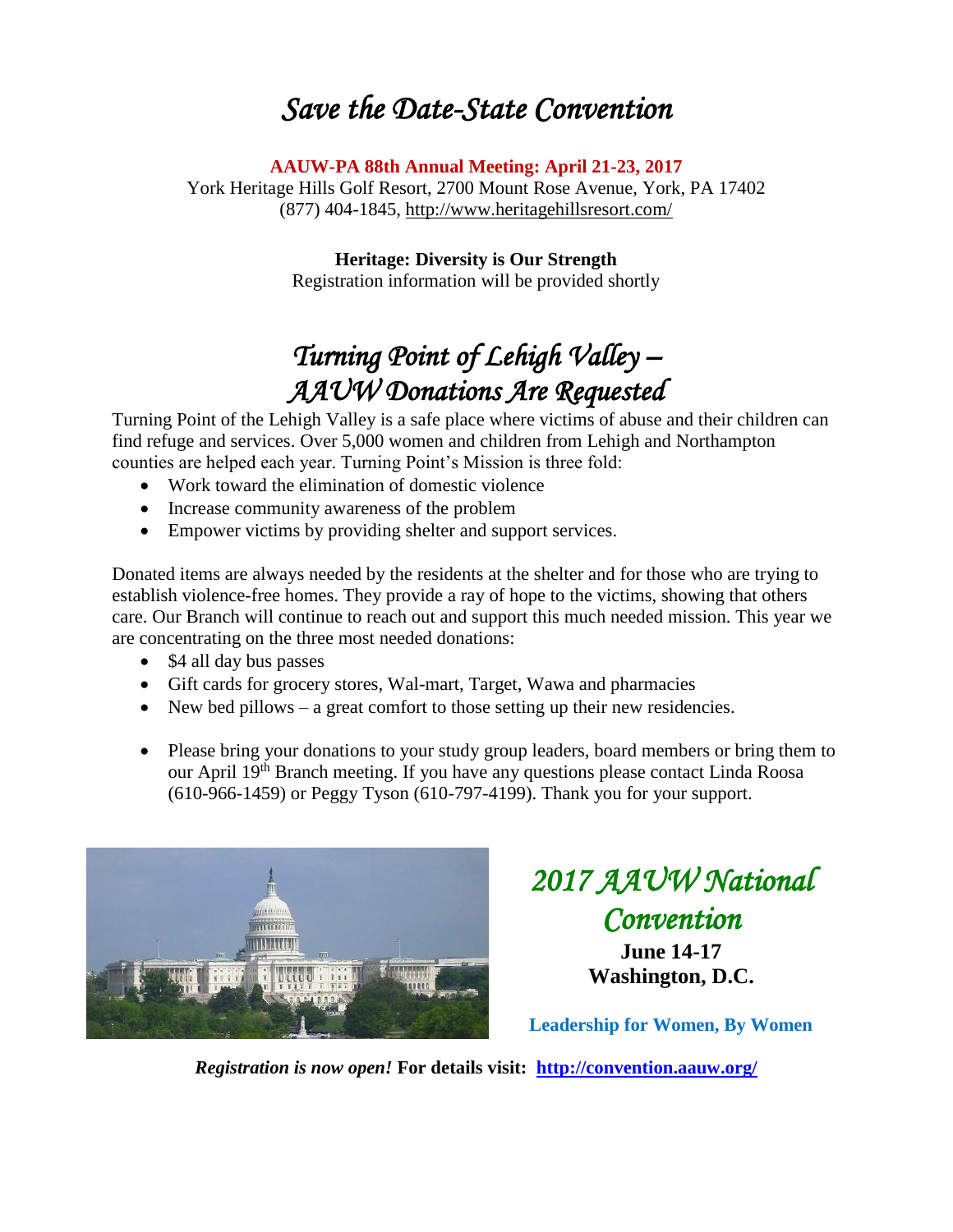## *Study/Interest Groups*

### **Career Women's Study Group** Barbara Ashley (610-391-1217)

*Thursday, March: Date & Time TBA* Please contact Mary Ann Anthony at 610-432-9994 or [anthonym@parklandsd.org](mailto:anthonym@parklandsd.org) for details. We are planning to visit a jewelry/metal smith in the local area. Details were not finalized as of press time.

*Thursday, March 16, 12:30 pm*

Muhlenberg College Trexler Library Rare Books Room (level B) Hostess: Karen Peiffer, ph. 610-967-4515 Reviewer: Karen Peiffer Book: *The Girls at the Kingfisher Club* by Genevieve Valentine New members are welcome. Please call the hostess if attending.

### **Recent Literature** Leader: Karen Kneifel (610-433-7288)

*Thursday, March 9, 12:30 pm* Hostess: Audrey Rubin Book: *The Queen of the Night* by Alexander Chee Reviewer: Karen Kniefel Please call hostess if NOT attending, or if new people please contact hostess.

*Monday, March 20, 2017, 2:00 pm* Hostess: Anne Nichols 610-967-3786 Book: *Look Again* by Lisa Scottoline New members are welcome. Please call hostess if attending.

### **Diversity, Deeds, and Dialogue Study Group**  Chair Ruth Skoglund (610-509-9263)

*4th Wednesday in members' homes, 7 pm*  Please call chair for more information and if interested in attending.

## *\*\*\*Save the Date\*\*\**

AAUW Easton Branch Authors' Luncheon April 29, 2017 Pomfret Club, Easton, PA Featuring Local Authors For more information: Easton-pa.aauw.net

**Literature of the Past and Present** Leader: Annette Bonstedt (610-395-5974)

**Women's Lit** Leader: Peggy Tyson (610-797-4199)